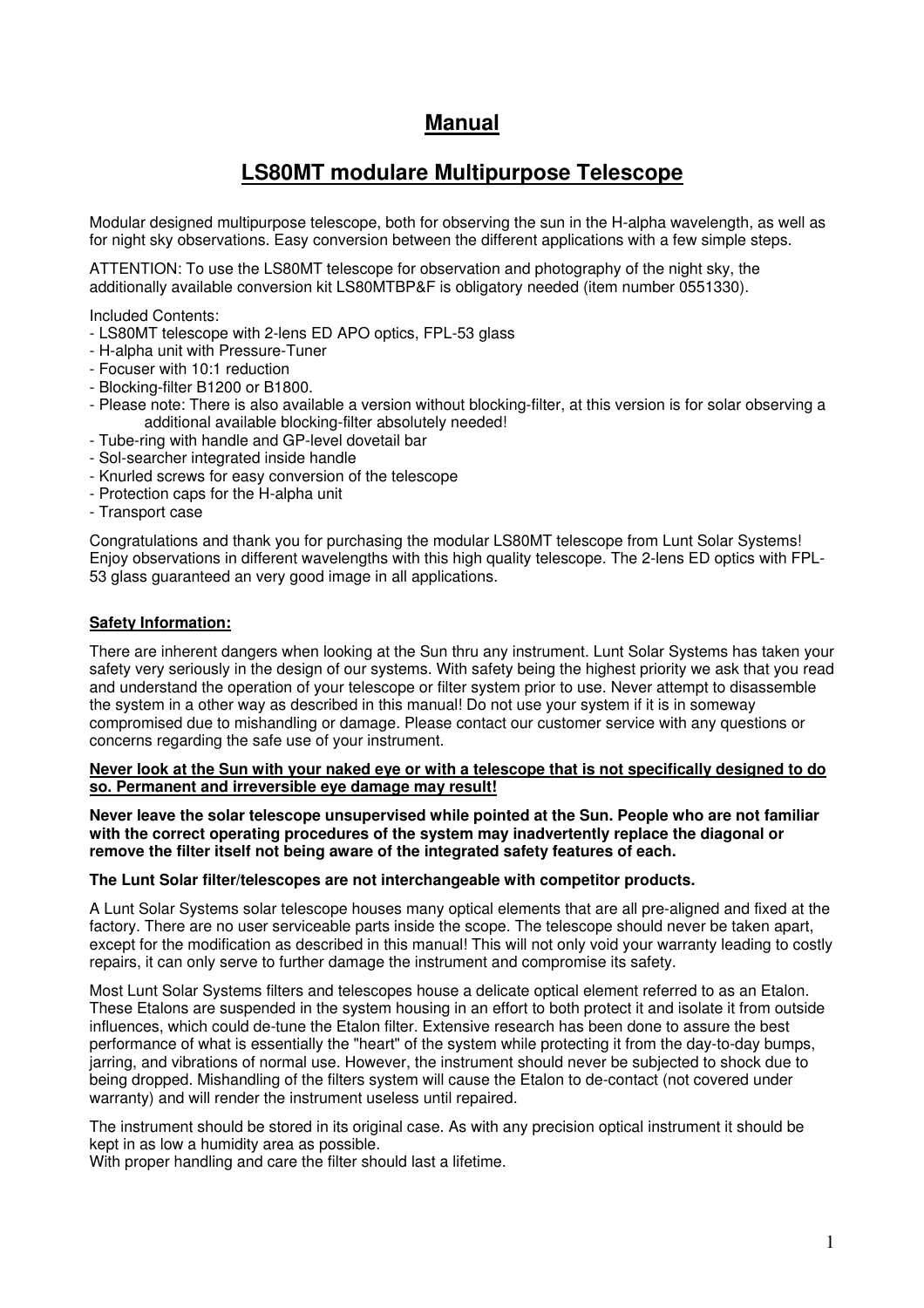# **Okay let's get started...**

#### **Note:**

- During shipping some knurled screws at tube or focuser may become loose. Simply tighten the screws. - Included are additionally knurled screws. The headless screws on the red H-alpha unit can be replaced by these knurled screws to make it easier to convert the telescope later:





### **For solar observing in H-alpha:**

### **Safety First!**

**- Always check any telescope before use for solar observing. Do not use any telescope or filter that appears to be damaged. Verify that all glass and filters are in place.** 

### **- The Blocking Filter diagonal or extension tube must always be used with the Lunt telescope or filter for solar observing.**

For sun observation the complete 80mm of the telescope's aperture is used and the focal length is 560mm. The etalon with the air pressure tuning provides a bandwidth of <0.7 Angstrom.

Install the LS80MT telescope with the dovetail rail on an astronomical mount.

Pull the blocking-filter diagonal slide tube out about 50mm. Put the focus tube at about 50% of travel. Place a ~25mm eyepiece in the focus end so you have the largest field of view to look at. Align the telescope with the shadow cast by the telescope opening in the direction of the tube-rings. There you get quite well in the direction of the sun. For the exact alignment you can now use the sol-searcher integrated in the handle of the telescope.



Look thru the eyepiece. Do you see a fuzzy red ball? If not, make sure you have removed the dust cap from the front. After some trial and error the Sun should appear in the eyepiece.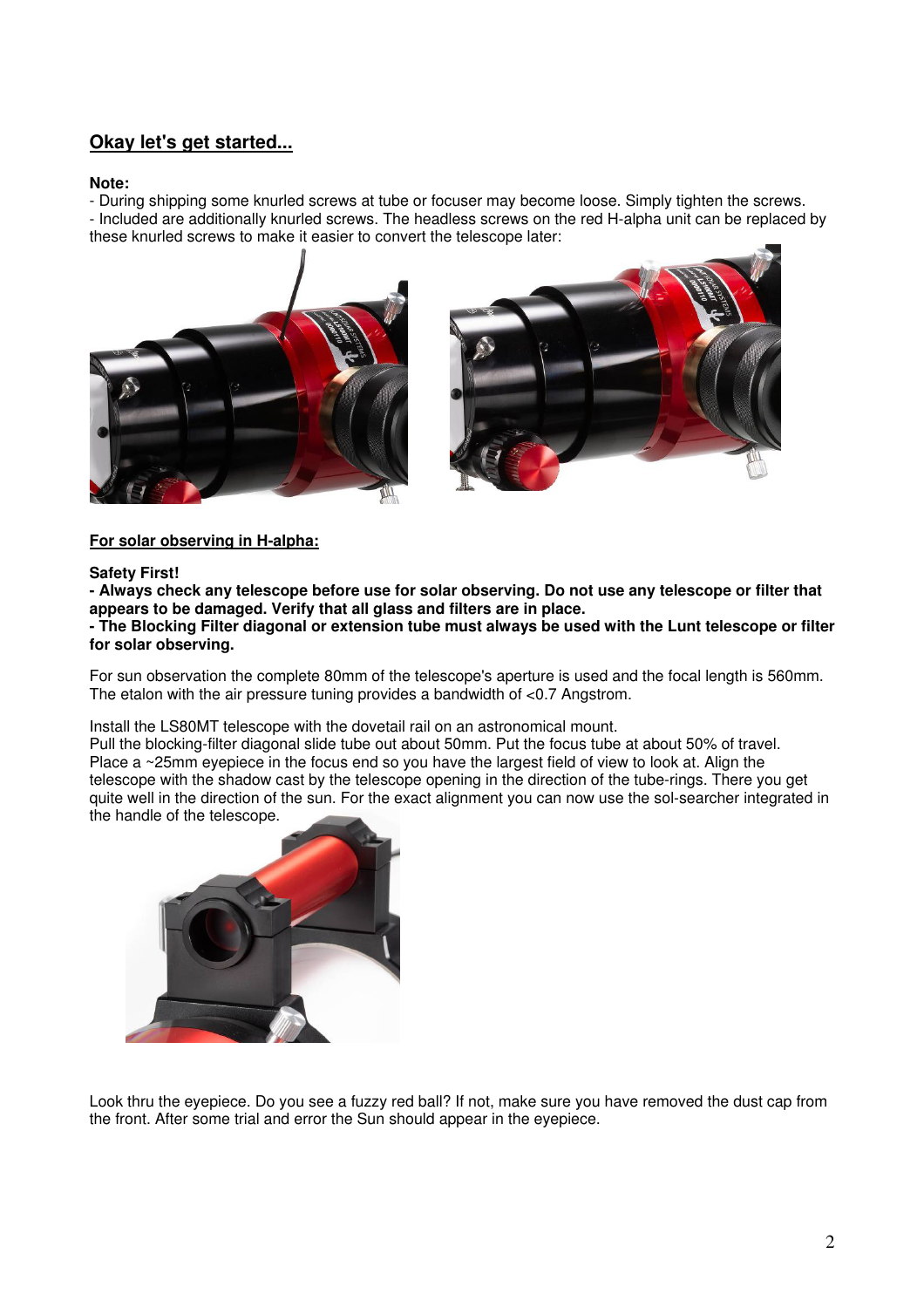**Focus:** It is amazing how many people walk up to a solar telescope and take a quick look thru without ever focusing. Course focus is achieved by moving the diagonal drawtube in and out (only B1200 or B1800). Medium focus is achieved using the larger knobs on either side of the focuser assembly. Fine focus is achieved with the 10:1 reduction (smaller knob). The fine focus is often too fine for visual use, but comes in very handy if you are imaging. Focus so that the edge of the Sun is as sharp as possible.

**Tuning:** On the side of the scope is a large black cylinder. This cylinder is the tuning system for the H-alpha filter. Now we will describe how to bring 656.28nm wavelength on band. The black handle of the cylinder system has a 4 start thread attaching it to the brass cylinder body. Unscrew the black handle completely and carefully pull the piston from the cylinder. There may be some resistance and a faint pop as the air enters the cylinder. This is normal. This has reset the system for your altitude. Carefully re-thread the handle onto the body and engage the threads about one turn. While looking thru the eyepiece gently turn the black handle onto the cylinder body. There will be little resistance at first, but as the pressure in the cylinder builds the resistance will increase slightly. As you turn the cylinder you should see features come into view thru the eyepiece. Continued turning will result in the wavelength shifting thru 656.28nm and detail will begin to disappear. Fine-tune the cylinder for the best performance.



A few details regarding the pressure tune system. The amount of pressure being supplied to the etalon cavity is minimal. It is the equivalent of going from -150m below sea level to about 3,000m. Or around 0.1 Bar, there is no risk of explosion. We are dealing with only a fraction of 1 atmosphere. When not in use we recommend that you release the pressure by simply backing off the black handle from the cylinder body. If the system unthreads completely, simply thread it back on 1 turn. It is not necessary to re-set the system every time it is used. Re-setting may only be required if the system has been sitting for a long period of time.

**Re-Focus:** When you feel you have tuned effectively, re-focus the telescope. The finer details should come into view. Try to relax the eye while observing and let the details come to you.

**Change the eyepiece:** When you have a good feel for observing at lower magnifications try to increase the magnifications in small steps. Place an interesting artifact in the center of the field. Replace the 25mm with a 8 - 12mm eyepiece. Look thru the eyepiece and re-focus carefully. The image has dimmed slightly due to higher magnification but the details should be easier to see. You can push the magnification as seeing conditions allow.

**Seeing conditions:** Please note that seeing conditions can affect the performance of your telescope in Halpha wavelength. Cloud cover, wind, humidity, and air turbulence caused by heat play a major role and can complicate the observation of details.

### **Double-Stacking in H-alpha:**

Double stacking is also possible with the LS80MT telescope. For this purpose there is the additionally available double-stack module "DSII/SFPT", item number 0551395. This will be simply inserted between the red H-Alpha unit and the LS80MT focuser. A detailed mounting instruction is delivered together with the double-stack module.

This will reduce the bandwidth to <0.5 Angstroms. This significantly increases the contrast on the surface of the sun, which makes much more details visible on the solar surface.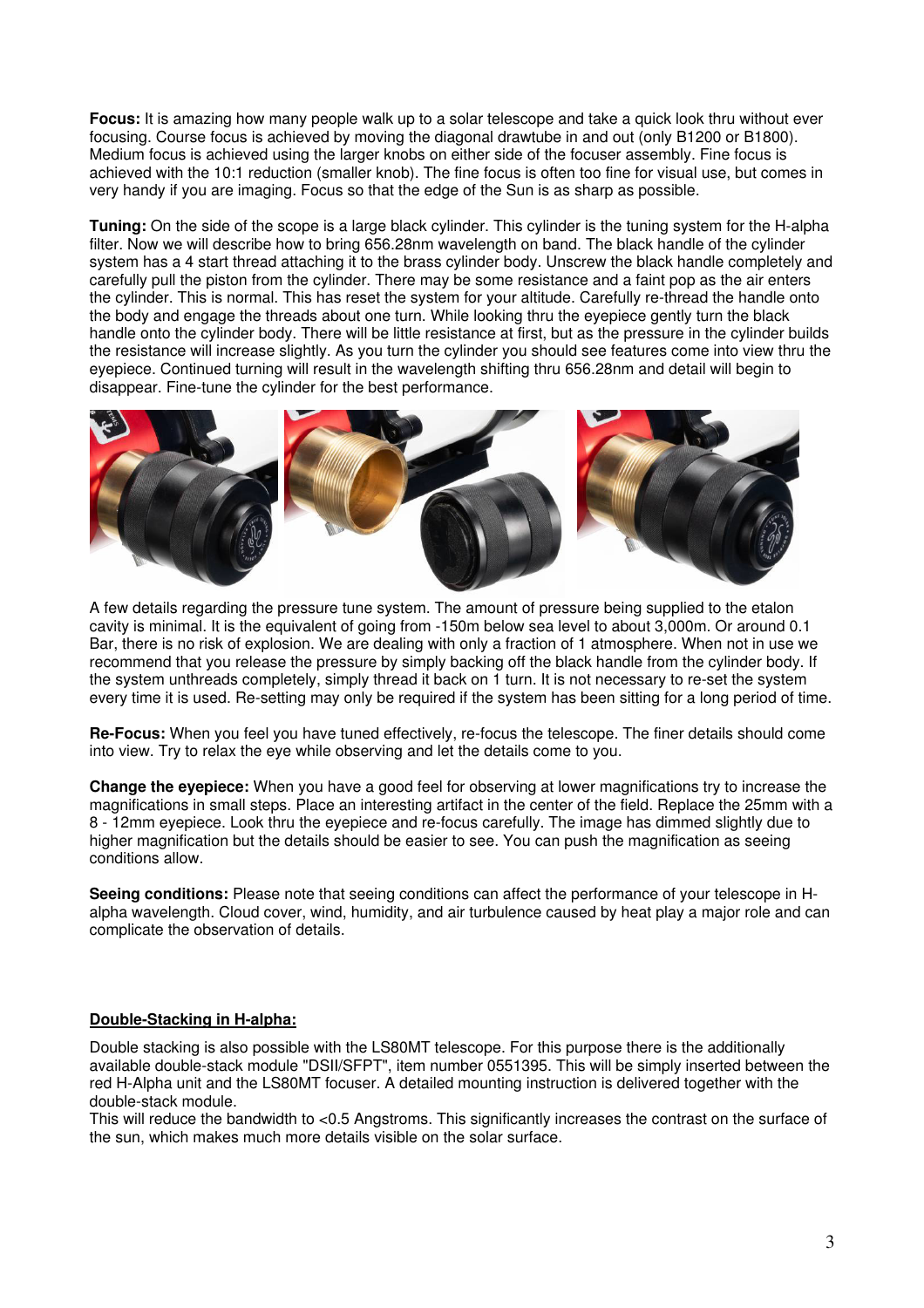### **For night sky observing without H-alpha unit:**

Please note that for night sky observing the additionally available conversion kit LS80MTBP&F is obligatory needed (item number 0551330).

Loosen the 3 knurled screws between the red H-Alpha Unit and the telescope tube. Now you can remove the H-Alpha unit together with focuser from the telescope.





Now the new focuser of the conversion kit can be attached to the telescope. Detailed instructions for installing are delivered with the conversion kit.





After conversion, the LS80MT can be used as a full doublet ED APO for normal night sky observation, with 80mm aperture and 560mm focal length.



Inside the transport case you will find protection caps for the H-Alpha unit. Now attach these protection caps to the H-Alpha unit to protect it from dust and damage.



In this version without H-alpha unit the telescope can also be used for observing the sun in white light together with a Herschel-wedge, or together with a LUNT Ca-K module for observing the sun in the Ca-K wavelength: